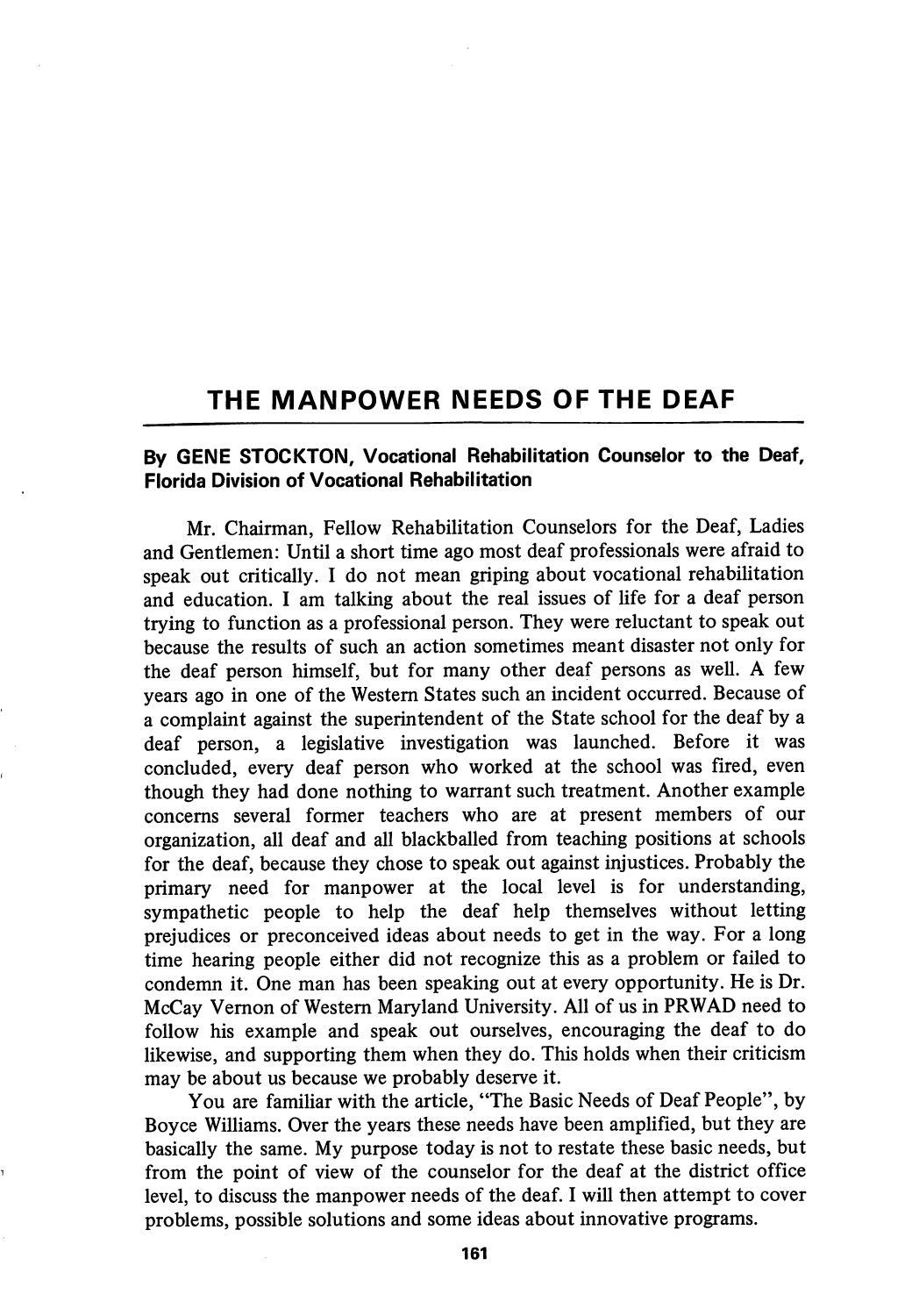The second basic need is a counselor on the district level who can really communicate with the deaf person. A couple of years ago Terrence O'Rourke spoke to a meeting in my home State. He had just come from a meeting of experts in the field of linguistics. He told us that the consensus of opinion at that meeting was that for a person to become expert enough to communicate effectively in a foreign language, the person must be completely immersed in that language for at least four years. At this meeting the linguistic experts also decided that sign language was a foreign language. If you accept Terry's report from this conference as a correct one, then the conclusion is inescapable. If you really expect to be able to communicate with a deaf person in sign language, you must have at least four years experience fully immersed in it. The four years experience then becomes the primary requisite for a counselor for the deaf. It must not be merely exposure on a casual basis for four years, but daily experience communica ting with deaf people. The idea that we can counsel a client without really communicating with him in his own language is ludicrous, and counseling through a third person is almost equally impossible, although during a training period it might be necessary.

The third great need is a redefinition and expansion of the role of the counselor for the deaf. After you have the counselor who can communicate with the deaf and he has been on the job long enough to be well known in the deaf community, a subtle change begins to take place in his work. From regular vocational rehabilitation work it expands into the area of social or community service work. The longer he is on the job the greater the demands on his time for non-rehabilitation work. If legislation is ever passed to establish a bureau of the deaf similar to the Bureau of the Blind, redefinition of his role may be easy, but if it fails, then the problem may be difficult to resolve.

A fourth area of great need is for counselors who are deaf themselves, not hard-of-hearing, but deaf. These counselors should be chosen not for their ability to speak, but preferably for their inability to do so. Several things can be accomplished by this. First, we can give deaf boys and girls a professional other than teachers to serve as a model. We can provide counseling services to parents of newly diagnosed deaf children through a counselor who has been there himself. In cases where the regular counselor for the deaf does not have the necessary communication skills for true counseling, the deaf person can assist. He can also be a great asset in communication training and with the program development which would result from his efforts. It probably would be necessary to hire a combination secretary-interpreter for the deaf counselor. It would be also necessary to break down the built-in prejudice concerning the effectiveness of the deaf person in what has been, prior to now, a speaking, hearing job. Possibly, the only way this could be accomplished is for the Federal government to provide 100 percent financing for these staff positions for a few years until their value could be recognized. A mandatory reporting system is also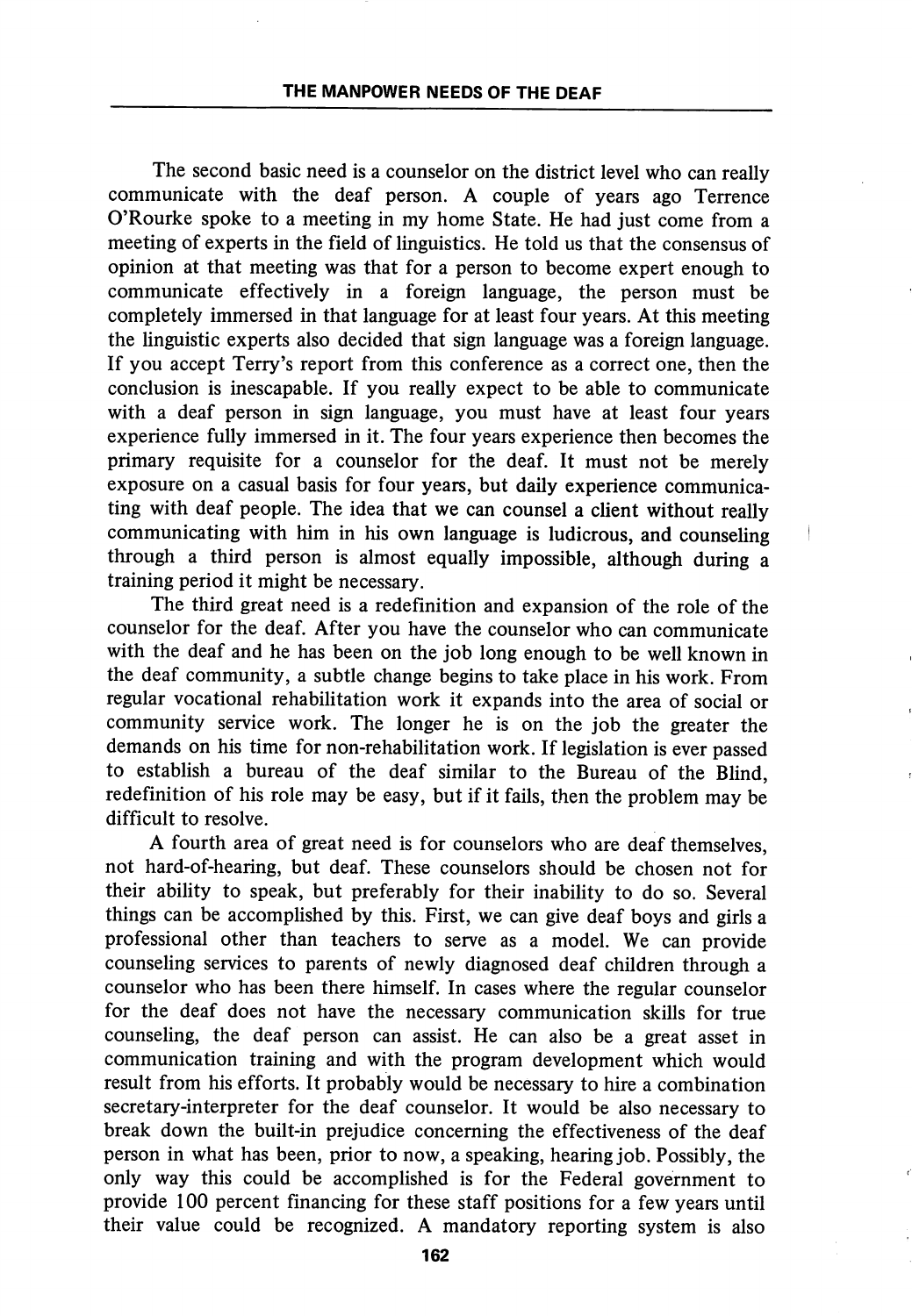needed so that deaf children can be identified quickly enough and counseling services for the parents offered soon enough to do the most good.

Hopefully, this could help to solve one of the greatest problems of vocational rehabilitation. When both the parents and the school fail the deaf child, we in rehabilitation are faced with an almost insoluble problem. We can help to some extent, but never completely. The only real answer seems to be prevention. The deaf counselor helping the family to adjust to deafness, in time, should help to solve the first part of the problem. The second part is more complex. The education of children is a sensitive area, as our politicians are finding out, because many educational decisions are made from emotion rather than from logic. Probably the soundest approach would be to try to remove the schools for the deaf from politics as much as possible by changing their operating boards from political appointees to people with a real interest in improving the education of the deaf. Perhaps a board composed of one-third deaf people, one-third educators of the deaf and one-third rehabilitation people would be able to direct the educational process in such a way as to help overcome the deficiencies which now handicap the deaf person.

Each of the needs and problems which I have discussed has been followed by a tentative solution except for one. I suggest that the counselor for the deaf should have four years experience in sign language as a prerequisite for employment, but suggest no way for accomplishing this objective. A way must be found to recruit qualified people or to recruit people with the potential. If necessary, training programs must be established so that counselors can be trained on the job. They should be trained to minimum standards, but trained to communicate well. The program could be placed under the guidance of the National Association of the Deaf Communicative Skills Program with certification for competence in manual communication. Salary differentials would probably be necessary to retain the specialization counselor and to compensate for a lack of promotional possibilities. The same would be true for deaf counselors since the key to a successful program is the recruitment of competent people and, most important of all, holding them on the counseling job. The position of counselor for the deaf should be recognized as a career position and salary steps should be outlined so that qualified individuals can be recruited and serve long enough to help in accomplishing program objectives.

The needs, problems and solutions may be different in your States. I come from a State where the director understands the problem fully and is more concerned with services to the deaf than is the average State director. My statement might be even more positive except that I am not familiar with the program for the deaf in every State agency. When our director has a spare minute, he studies sign language. He gives speeches in sign language to deaf groups. And since 1966, Florida has been concentrating on improving the counseling staff by taking advantage of all opportunities for training of counselors in working with the deaf. We have established guidelines for

163